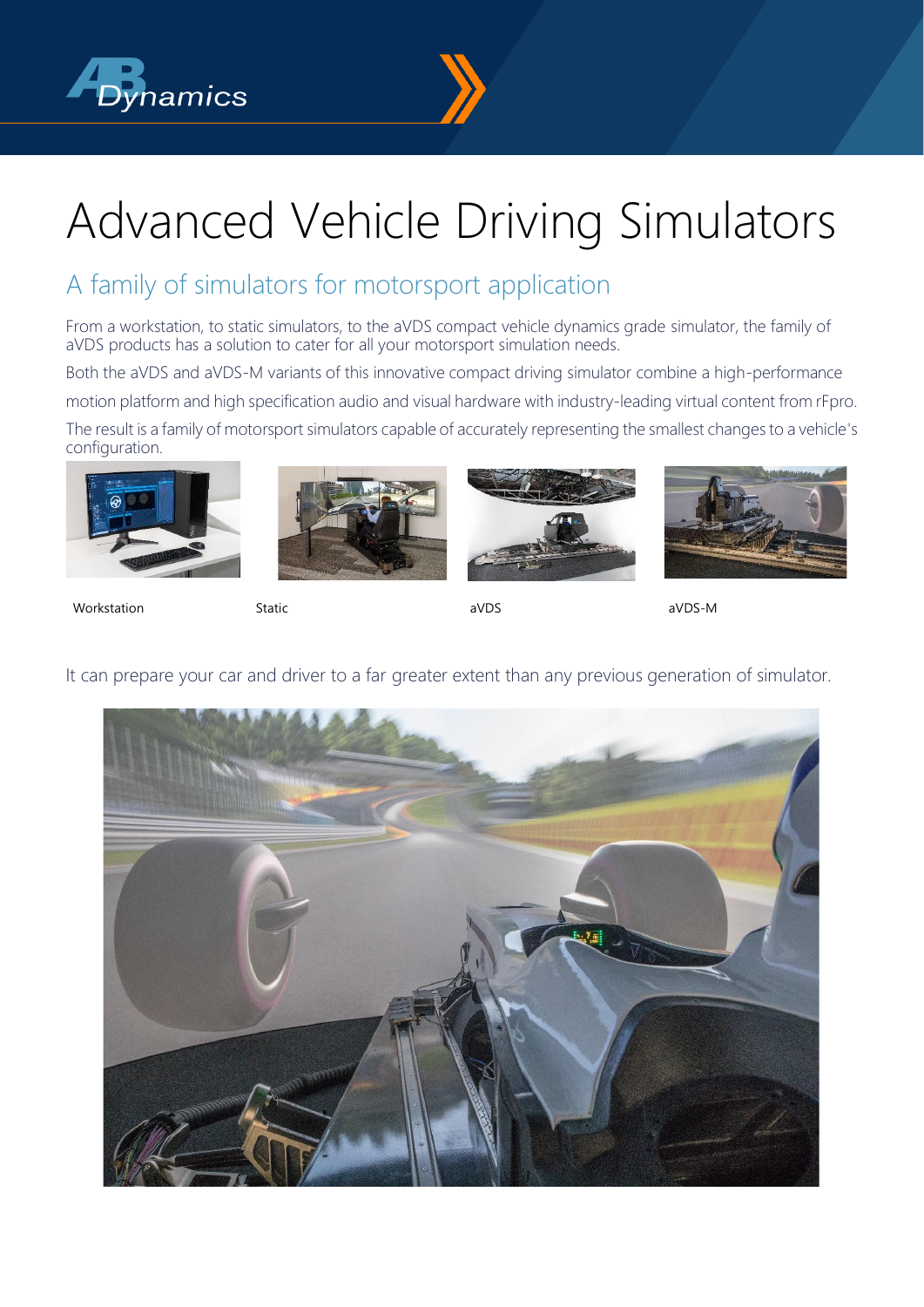## Motion platform

The flexible motion platform base and high payload capacity of up to 500kg, makes the aVDS the best solution for users wanting to test a multitude of motorsport classes. This includes automotive and is not limited to single seater.

The unique 'wedge action' design delivers an unparalleled combination of high stiffness, low weight and inertia, and linearity of motion ratio. This delivers extremely low latency and a high frequency response. Incredibly small parameter changes that are statistically significant to the driver can be made due to the consistent response throughout the travel range. The high level of decoupling between degrees of freedom gives an excellent excursion range.





## Designed for motorsport

Extending on the benefits of the aVDS, the aVDS-M is a purpose-built motorsport version of our well-established aVDS simulator offering additional benefits for 'single seater' motorsport users. The aVDS-M features a lightweight, carbon composite cockpit built into an ultralight, stiff motion platform arrangement.

The aVDS oversized cockpit can be tailored to the class of single seater race car under test by adding panels. The result is a simulator that weighs significantly less than the aVDS and positions the driver closer to the ground. The results are performance advantages across a host of parameters including reduced mass, centre of gravity and inertia leading to reduced latency and increased response.

## aVDS- Motion Platform Performance

"The aVDS has a low latency of less than 10ms which is necessary for limit handling and means that extremely small parameter changes can be felt as a result." Felix Scott, Independent expert test driver and tuning engineer

"High calibre motorsport drivers are able to make statistically significant chassis tuning changes considerably smaller than 0.5%" Dr. Adrian Simms, Business Director at AB Dynamics

| Degree of<br>Freedom | Displacement<br>aVDS-M            | Displacement<br>aVDS | aVDS Frequency<br>Response (-3dB)* |
|----------------------|-----------------------------------|----------------------|------------------------------------|
| Surge (X)            | $+900$ mm<br>(braking) -<br>320mm | ±540mm               | >15Hz                              |
| Sway (Y)             | ±1350mm                           | ±1250mm              | >35Hz                              |
| Heave $(Z)$          | ±120mm                            | ±120mm               | $>50$ Hz                           |
| Roll (Alpha)         | $\pm 8.6^\circ$                   | $\pm 8^{\circ}$      | $>50$ Hz                           |
| Pitch (Beta)         | ±12°                              | $\pm 9^{\circ}$      | $>50$ Hz                           |
| Yaw<br>(Gamma)       | $±30^{\circ}$                     | $±30^{\circ}$        | >35Hz                              |



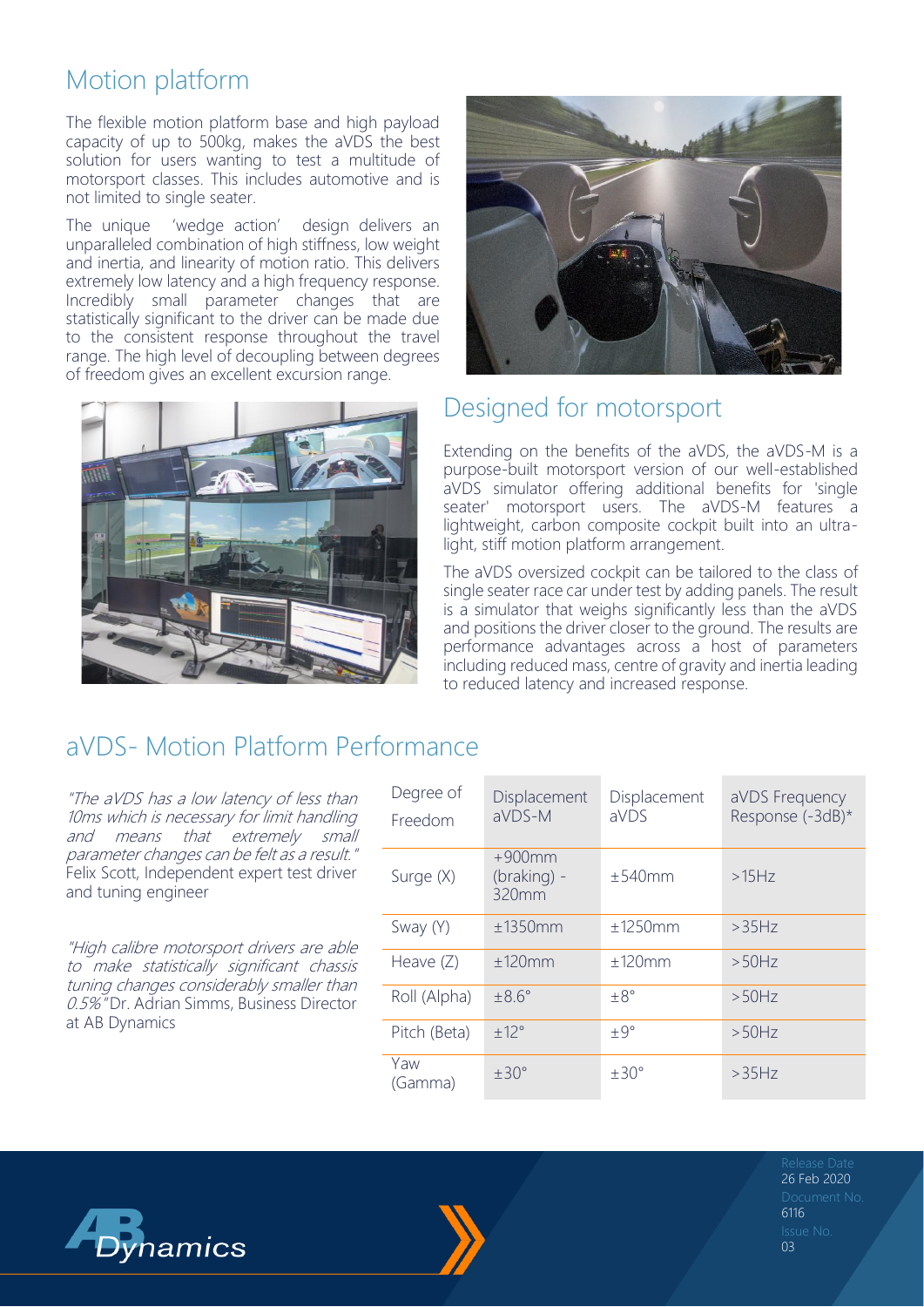## Motorsport Applications

Track Readiness - The consistent software tool chain and Real Time hardware options mean that SiLs, HiLS and mHiLs testing is possible including connectivity to ECUs. This permits software, hardware and configuration changes to be effectively pre-tested, minimising wasted time at the track.

Tuning - Essential for creating optimum performance and gaining a competitive advantage, simulation is an efficient way to gain the results needed to adjust and modify your vehicle model and test aerodynamic packages.

Formula E - Battery energy use predictions are imperative to gaining a competitive edge in Formula E racing. A key element of this is driver training to match theoretical optimal driving. The aVDS offerings use digital content by leading software supplier rFpro which displays current and accurate circuit models showing bumps, repairs, pot holes and drain covers that could cause loss of control or reduced grip.

Vehicle Drivability Performance - Subjective feedback can be gained from the driver after setup experimentation and tuning before race events. This includes aspects like balance, dialing out understeer and oversteer around the lap, impact of bottoming and ride, controlled repeatable lap time implications of changes.

New Driver Development Programs - Exposure and prolonged seat time with full vehicle systems and controls in a safer environment with reduced costs over track testing. Also develops working relationships with trackside engineers.

Vehicle Modelling Development - This allows real-world to virtual model correlation both in data and driver feedback for the accuracy of the virtual vehicle model. This is frequently used outside of the simulator itself for offline performance simulations.

Software Stress Testing – Complex software systems can operate together at a full integrated vehicle systems level, with human drivers exercising the full system, before running in at the track. This reduces risks of software bugs stopping the car running at the track.

Fundamental Design Studies - Vehicle performance specifications which are not physically achievable can be tested in controlled parameter sweeps to understand fundamental trade-offs within key design parameters and their effect on vehicle balance and drivability. This includes aero-balance, weight balance, mechanical balance, total area package performance, lift vs drag, wheelbase, track, centre of gravity and more.

Driver Controls, Steering Wheel and Display Unit Setup – Driver can experiment with hardware and software to find a preference in a controlled environment with design engineers on hand for instant feedback. This includes pedal setup, steering wheel configurations, seat fits, driver display unit personalisation and refinement.





Static aVDS with single seat tub aVDS-M